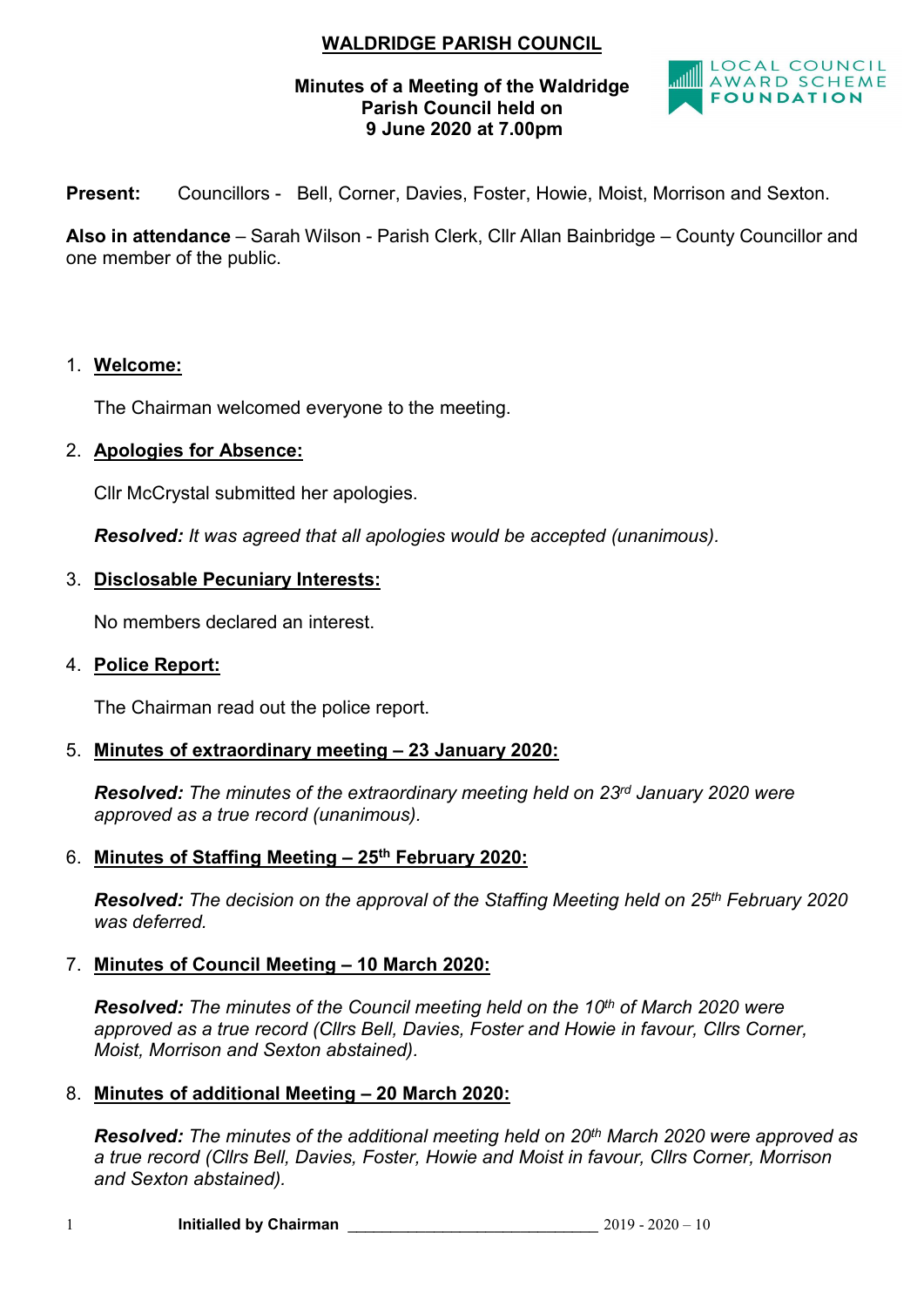## 9. Parish matters and ongoing items

The Chairman brought forward item 10, and this was discussed at this point in the meeting. Cllr Sexton stated that the Council had voted to bring this item to the front of the agenda, and that the Clerk had refused. The Clerk stated that the order of the agenda had never been voted on, and it could not be, as it is the Clerk that sets the agenda.

## a) Delegation

The Council discussed the delegation extended to the Clerk at the meeting held on 20<sup>th</sup> March 2020.

Resolved: It was agreed that the specific delegation extended to the Clerk at the meeting held on the  $20<sup>th</sup>$  of March should now end (unanimous).

## b) County Councillors Report

Cllr Sexton reported that he had visors, masks and hand sanitiser available.

Resolved: Report noted.

#### c) Quarterly Accounts

The Council considered the quarterly accounts, which had been distributed prior to the meeting.

Resolved: The quarterly accounts were approved (unanimous).

#### d) Internal Audit Report

The Council received the Annual Internal Audit Report.

Resolved: The Annual Internal Audit Report was noted.

#### e) Annual Governance Statement

The Council considered the Annual Governance Statement (Section 1 of AGAR Part 3) for the year ending 31<sup>st</sup> March 2020.

Resolved: The Annual Governance Statement was approved (unanimous).

#### f) Accounting Statements

The Council considered the Accounting Statements (Section 2 of AGAR Part 3) for the year ending 31st March 2020.

Resolved: The Accounting Statements were approved (unanimous).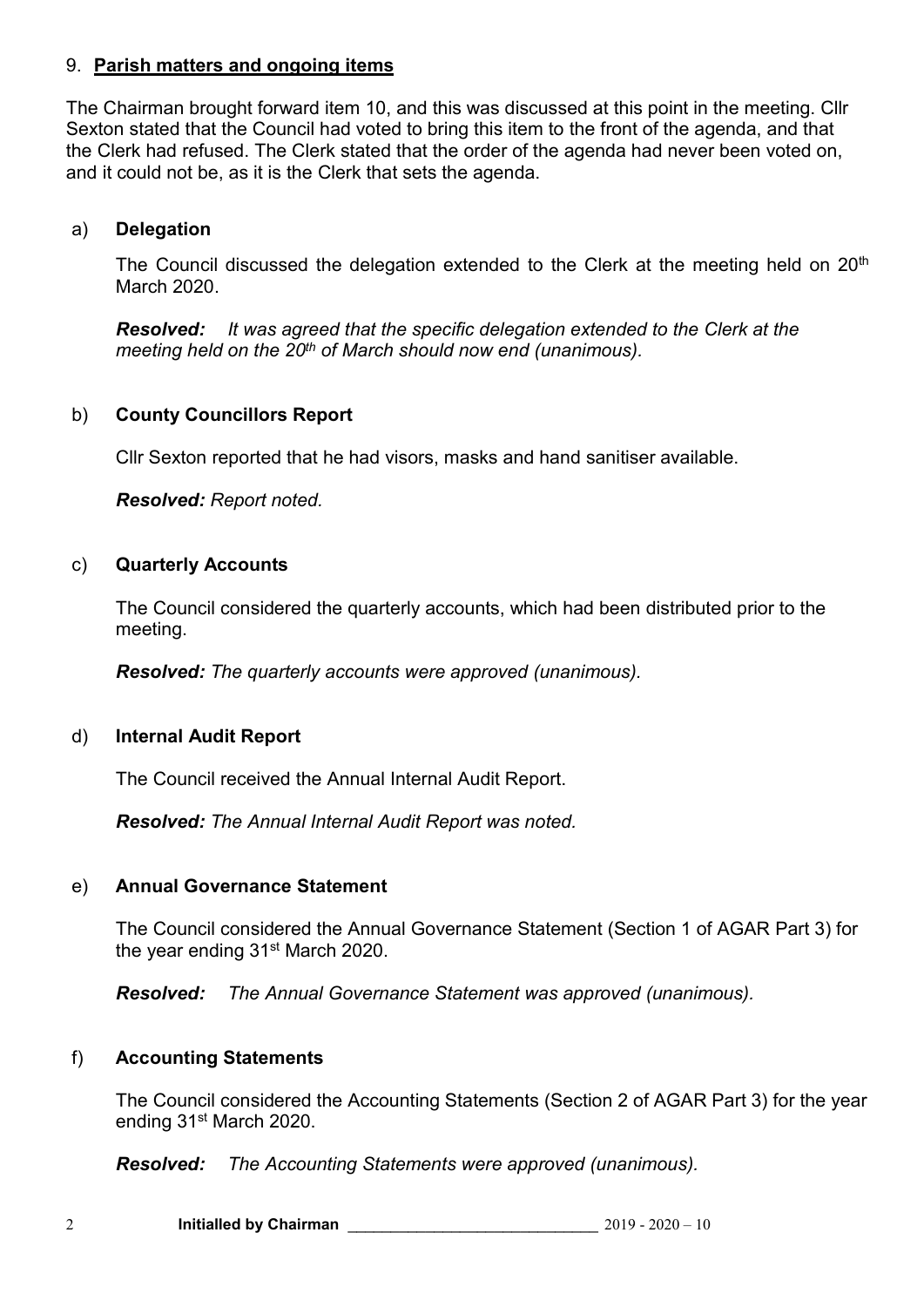## g) Exercise of Public Rights

The Council noted that the Responsible Financial Officer has set the date for the Commencement of the Period for the Exercise of Public Rights as the 15<sup>th</sup> June 2020.

Resolved: The commencement date was noted.

## h) PPE

The Council discussed the purchasing of personal protective equipment for staff and the Parish Rooms.

Resolved: It was that the Clerk should purchase any necessary PPE and equipment required (unanimous).

## i) Events

The Council discussed the potential cancellation of upcoming Council events.

Resolved: It was agreed that the Cinema event and the Parish Fayre should be cancelled this year (unanimous).

## j) Planting

The Council considered the quote received from DCC for planting, which was significantly over budget. Cllr Corner questioned the quote, and suggested extras had been added to it. Cllr Sexton suggested that he could arrange a site meeting with DCC to discuss the quote.

Resolved: It was agreed that the Planting & Watering budget should be increased to £5,500, and that planting should go ahead, providing the DCC quote can be brought to within budget (unanimous).

As it was approaching a two-hour meeting duration, the Council agreed to continue past two hours in order to conclude the business on the agenda (unanimous).

#### k) Parish Competitons

The Council discussed the Citizen of the Year, Photography and Best Kept Garden competitions, and the judging of the Best Kept Garden competition.

Resolved: It was agreed that all of the competitions would be held this year, and that judging should take place over a set weekend following the closing date.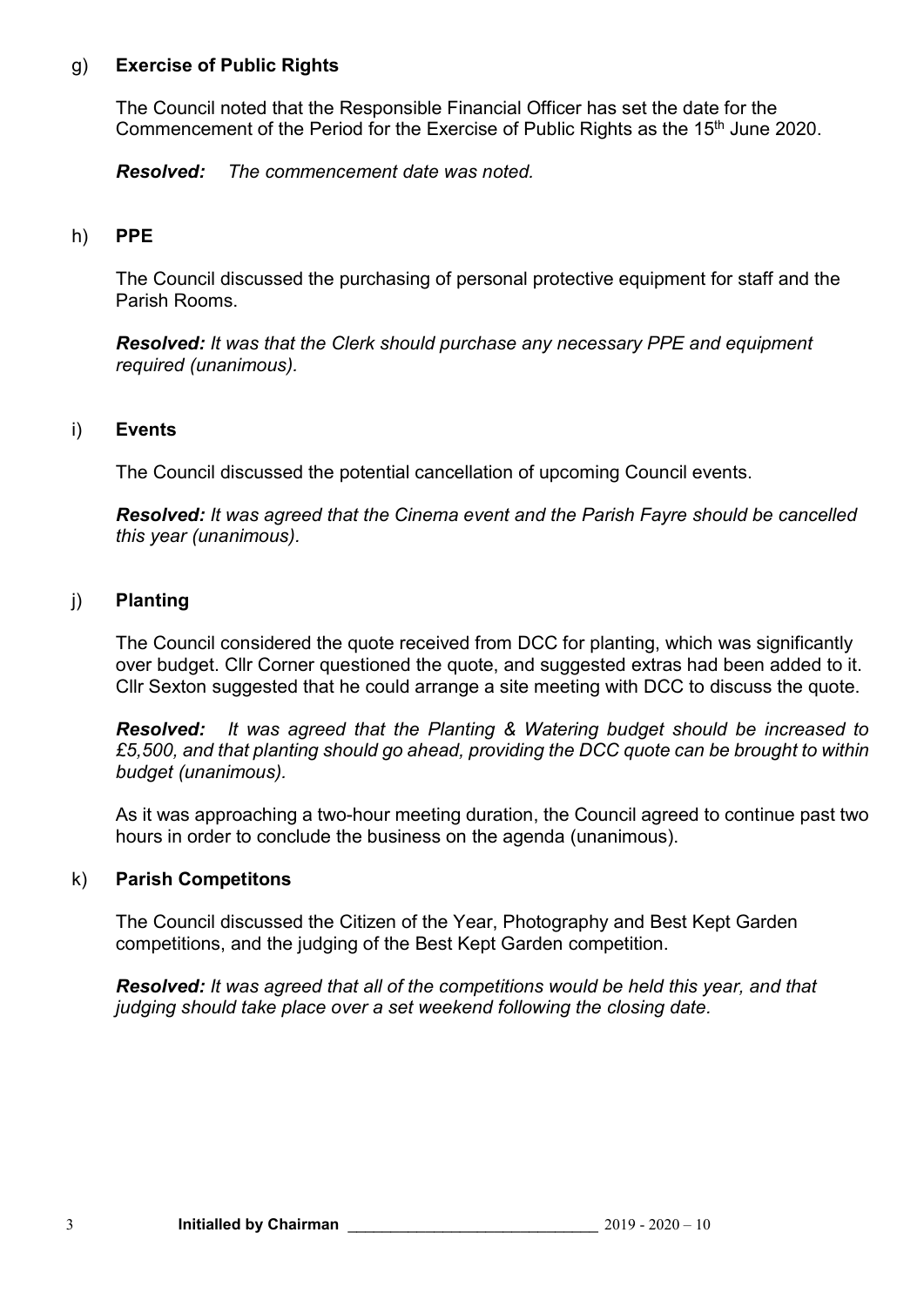## l) Clippings

The Council considered whether an issue of the Clippings should be produced for approval at the July meeting.

Resolved: It was agreed that a digital edition of the Clippings should be produced (Cllrs Bell, Corner, Davies, Foster, Howie, Moist and Morrison in favour, Cllr Sexton abstained).

## m) Quality Council Status

The Council considered whether it should renew its Quality Council Status.

Resolved: It was agreed that the Council's Quality Council Status should be renewed (Cllrs Bell, Davies, Foster, Howie, Moist, Morrison and Sexton in favour, Cllr Corner abstained).

## n) COVID-19 fund

To Council considered whether it should support If U Care Share Foundation.

Resolved: It was agreed that If U Care Share Foundation should be supported, but that no amount should be set yet, and this should be reviewed at the next meeting when discussing the possible re-distribution of the budget from cancelled events Cllrs Bell, Corner, Davies, Foster, Howie, Moist and Morrison in favour, Cllr Sexton abstained).

#### o) Whatsapp

The Council discussed the Council's WhatsApp group. Cllr Corner stated that she was certain that the Council had voted to discontinue use of the WhatsApp group at a previous meeting, and that this must have been omitted from the minutes.

Resolved: It was agreed that the WhatsApp group should no longer be used for Council communication (Cllrs Bell, Corner, Foster, Howie, Moist, Morrison and Sexton in favour, Cllr Davies against).

#### p) Policy Review

The Council reviewed the Protocol on Communications.

Resolved: The decision on the re-adoption of the Protocol on Communications was deferred. It was agreed that Councillors should submit their suggested amendments for the next meeting (unanimous).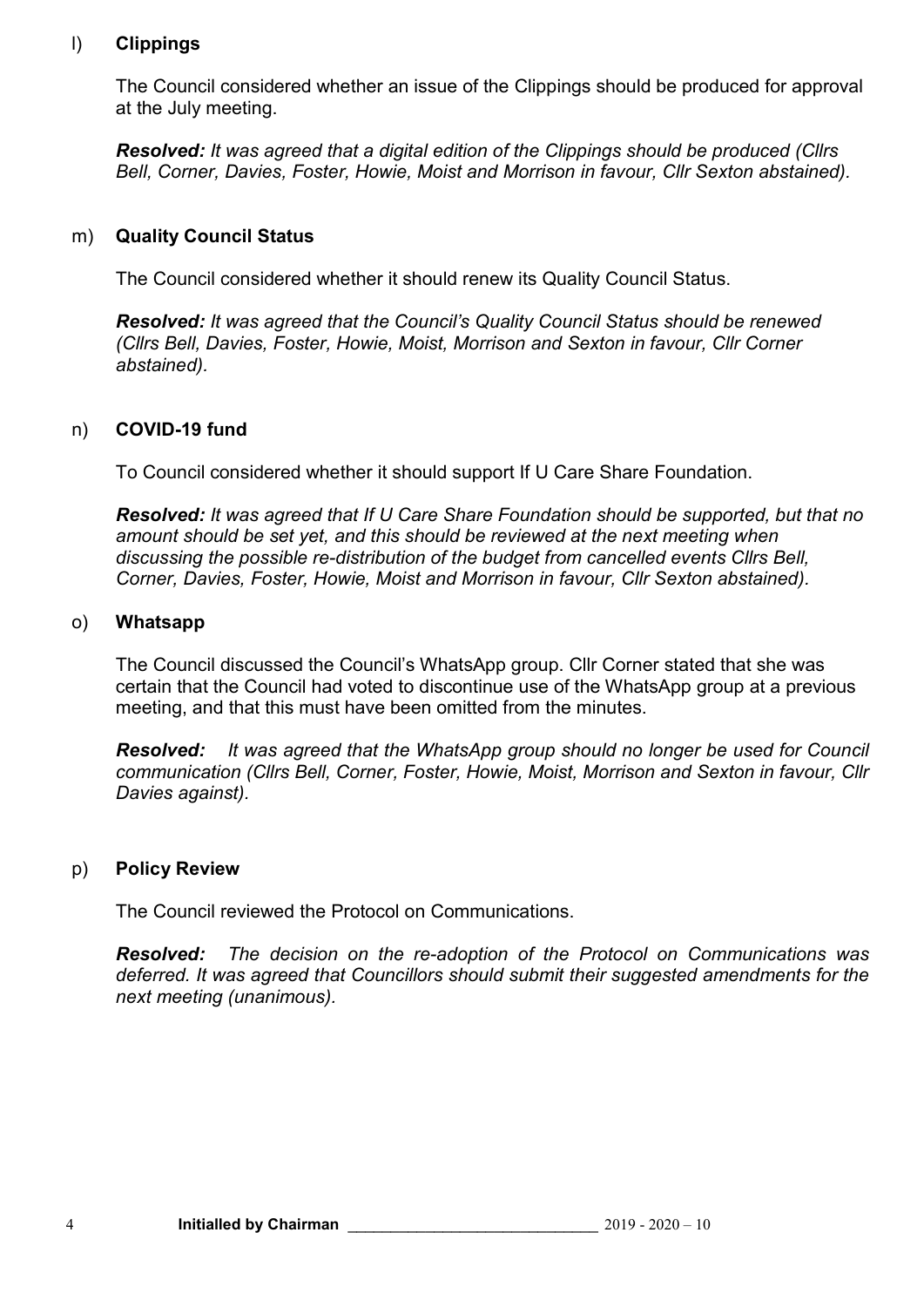## q) Planning Applications

No applications were received.

Resolved: No decisions required.

r) To consider any planning applications received after the agenda was published.

No applications received.

## s) Correspondence received

- Email from a resident regarding Waldridge Woods.

Resolved: It was agreed that the Clerk should create a post of Facebook to make residents aware of the issue (unanimous).

- t) Correspondence received after agenda published (to note only)
	- None received.

## u) Urgent issues for noting (Clerk to use delegated powers in necessary) and any items Councillors wish to agenda for next meeting

No issues to note.

v) Return to Work (as the nature of the business to be transacted is sensitive, the Council resolved to temporarily exclude the public and the press from the meeting for this item, in accordance with the Public Bodies (Admission to Meetings) Act 1960 s. 1 (unanimous)

The Council discussed the return to work of a staff member.

Resolved: It was agreed that a risk assessment should be completed and approved at the July Council meeting, and that the staff member should not return to work until this has been approved (unanimous).

Cllr Corner left the meeting at 21:33.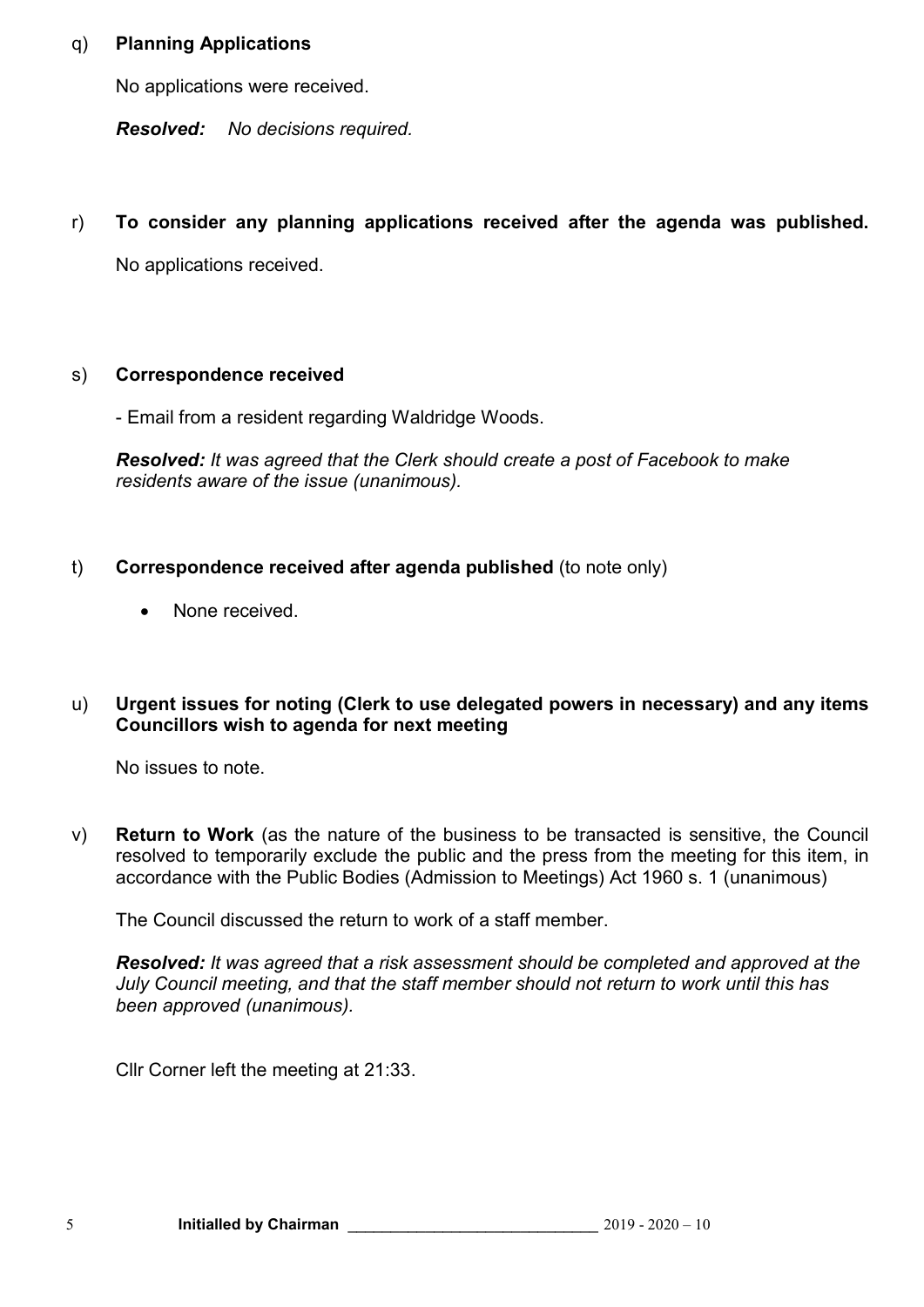## 10. Financial Matters

Cllr Moist stated that he wanted to query the items related to pension payments. The Clerk advised the Council that if they were to discuss confidential staffing information, they would need to resolve to exclude the press and public. Cllr Sexton stated that the item should be discussed in public. The Clerk informed Council that she was very uncomfortable having her personal information discussed in a public meeting.

As the nature of the business to be transacted is sensitive, the Council resolved to temporarily exclude the public and the press from the meeting for this item, in accordance with the Public Bodies (Admission to Meetings) Act 1960 s. 1 (Cllrs Bell, Davies, Foster and Howie in favour, Cllrs Corner, Moist, Morrison and Sexton against. As Chairman, Cllr Bell used his casting vote in favour)

| (a) | <b>Payments</b> |                                                  |
|-----|-----------------|--------------------------------------------------|
|     |                 | Resolved: That the following payments be agreed: |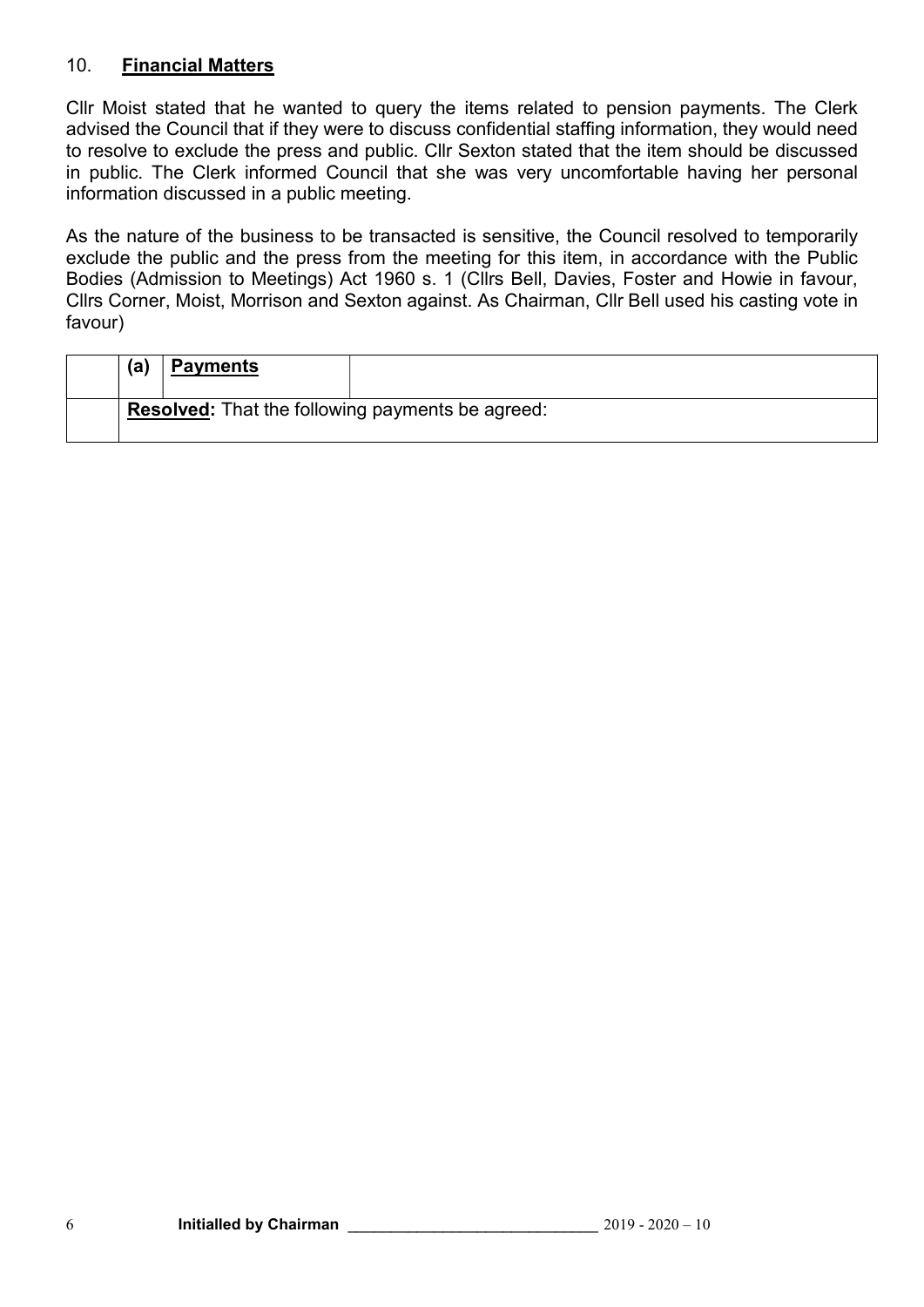| (1)  | That the sum of £36.00 be paid to SLCC (appraisal training)                     |
|------|---------------------------------------------------------------------------------|
| (2)  | That the sum of £90.00 be paid to SLCC (regional training seminar)              |
| (3)  | That the sum of £130.94 be paid to S Wilson (washroom supplies)                 |
| (4)  | That the sum of £40.19 be paid to XLN (broadband)                               |
| (5)  | That the sum of £35.00 be paid to ICO (data protection fee)                     |
| (6)  | That the sum of £56.00 be paid to $E$ .ON (gas & electricity)                   |
| (7)  | That the sum of £7.99 be paid to S Wilson (monthly print plan March)            |
| (8)  | That the sum of £1,000.00 be paid to Waldridge Millennium Green Trust (grant)   |
| (9)  | That the sum of £53.88 be paid to medic assist (defibrillator rental)           |
| (10) | That the sum of £300.00 be paid to Net Island (creation of website)             |
| (11) | That the sum of £1,083.96 be paid to DCC (streetlighting RA85)                  |
| (12) | That the sum of £1,186.28 be paid to DCC (streetlighting RA70)                  |
| (13) | That the sum of £46.31 be paid to S Wilson (reimbursement of misc expenses)     |
| (14) | That the sum of £22.00 be paid to 3 mobile (mobile contract)                    |
| (15) | That the sum of £22.00 be paid to British Gas (boiler cover)                    |
| (16) | That the sum of £57.06 be paid to Wave Water (water charges)                    |
| (17) | That the sum of £420.44 be paid to HMRC (PAYE)                                  |
| (18) | That the sum of £593.69 be paid to CDALC (annual subscription)                  |
| (19) | That the sum of £250.00 be paid to CDALC (Councillor training)                  |
| (20) | That the sum of £81.00 be paid to CDALC (planning training)                     |
| (21) | That the sum of £50.00 be paid to S Wilson (Easter eggs)                        |
| (22) | That the sum of £983.05 be paid to S Wilson (March 2020 wage)                   |
| (23) | That the sum of £336.72 be paid to B Laidler (March 2020 wage)                  |
| (24) | That the sum of £40.19 be paid to XLN (broadband)                               |
| (25) | That the sum of £56.00 be paid to E.ON (gas & electricity)                      |
|      |                                                                                 |
| (26) | That the sum of £7.99 be paid to S Wilson (monthly print plan April)            |
| (27) | That the sum of £53.88 be paid to medic assist (defibrillator rental)           |
| (28) | That the sum of £1,000.00 be paid to Re-f-use (COVID-19 donation)               |
| (29) | That the sum of £22.00 be paid to 3 Mobile (mobile contract)                    |
| (30) | That the sum of £22.00 be paid to British Gas (boiler cover)                    |
| (31) | That the sum of £1,197.66 be paid to Durham County Pension Fund (2018-19)       |
| (32) | contributions)                                                                  |
|      | That the sum of £2,952.50 be paid to Durham County Pension Fund (2019-20        |
|      | contributions)                                                                  |
| (33) | That the sum of £463.69 be paid to Durham County Pension Fund (2020-21          |
|      | contributions)                                                                  |
| (34) | That the sum of £830.32 be paid to S Wilson (April 2020 wage)                   |
| (35) | That the sum of £230.40 be paid to B Laidler (April 2020 wage)                  |
| (36) | That the sum of £40.19 be paid to XLN (broadband)                               |
| (37) | That the sum of £56.00 be paid to $E.ON$ (gas & electricity)                    |
| (38) | That the sum of £139.98 be paid to S Wilson (items for donation to Refuge)      |
| (39) | That the sum of £53.88 be paid to medic assist (defibrillator rental)           |
| (40) | That the sum of £22.00 be paid to 3 Mobile (mobile contract)                    |
| (41) | That the sum of £22.00 be paid to British Gas (boiler cover)                    |
| (42) | That the sum of £7.99 be paid to S Wilson (monthly print plan May)              |
| (43) | That the sum of £150.00 be paid to G Fletcher (internal audit fee)              |
| (44) | That the sum of £99.52 be paid to S Wilson (items for donation to foodbank)     |
| (45) | That the sum of £268.88 be paid to J McCormick (West House afternoon tea)       |
| (46) | That the sum of £841.61 be paid to S Wilson (May 2020 wage)                     |
| (47) | That the sum of £230.40 be paid to B Laidler (May 2020 wage)                    |
| (48) | That the sum of £36.00 be paid to S Wilson (quarterly work from home allowance) |
|      |                                                                                 |